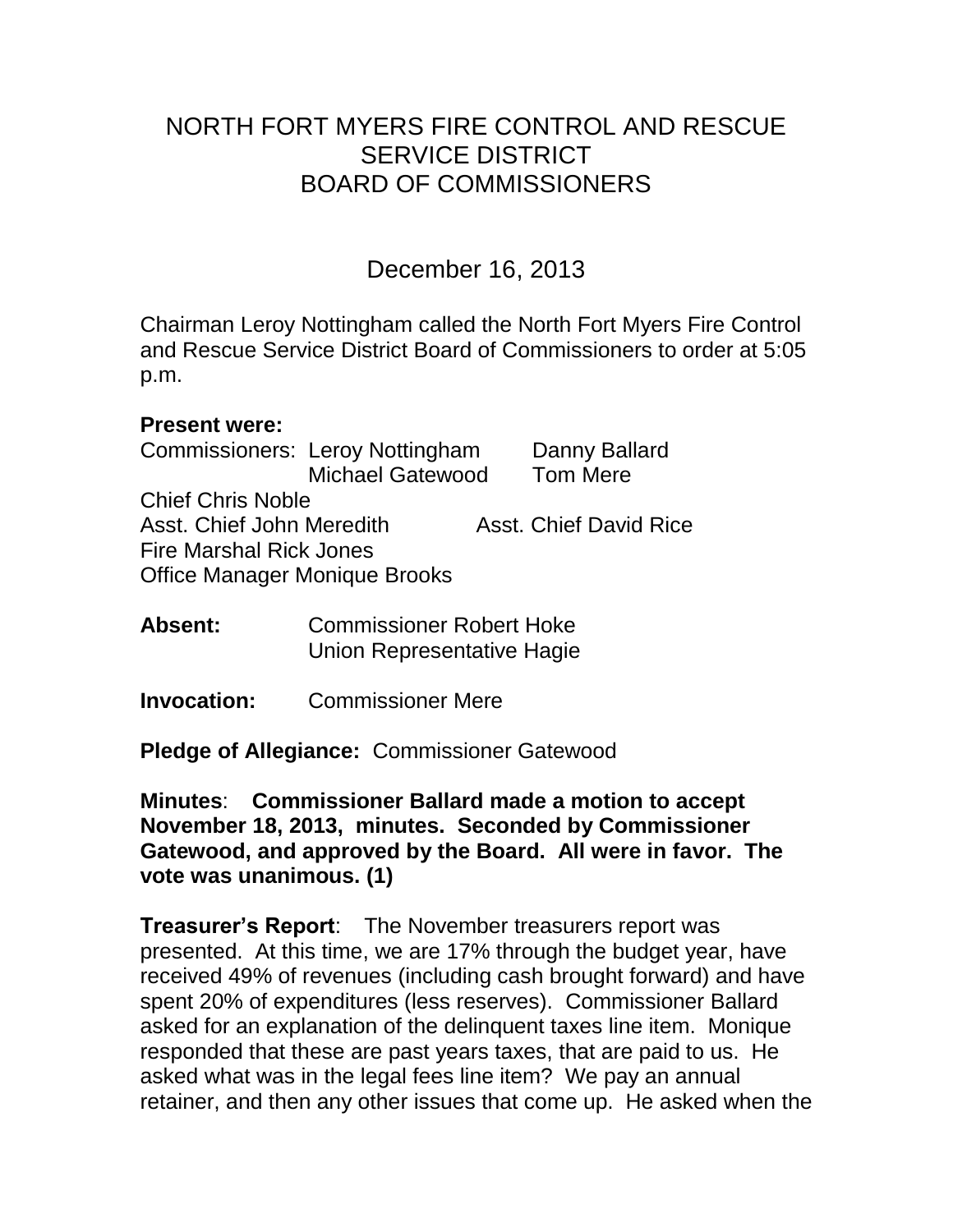tax collector receives their fees? I responded, they get their fees, when they pay us. He also asked about the computer software/training line item, and why it was over the budgeted amount? Chief Noble and I said we would look in to it. There were no other questions. (2)

# **Chief's Report:**

By Chief Noble-

- Weekly reports and monthly run sheet is attached
- We expect to have preliminary numbers before the end of the year, from GSG; regarding the fire assessment fees.
- The News Press called today and was asking questions about the ISO rating. Commissioner Nottingham asked if the ISO rating affected homeowners? Chief Noble said yes
- We are seeing an increase in the request for fire extinguisher training. It is now becoming a requirement for many businesses. It is beginning to cost us money, and we need to consider charging for these classes. Chief Noble would like to create a fee schedule, and bring it back to the Board, for approval?

Commissioner Mere asked about the 35 structure fires to date, and how many of them were in high rises? Chief Meredith responded 0. Mere then asked why we were applying for a Grant to purchase a ladder truck, when we have mutual aid agreements? He does not feel we need a truck like this. Chief Noble responded that we applied for this, under a Grant, and that it could have other uses also.

By Assistant Chief Meredith-

- We have been busy with the Barrett Road station construction, and hope to have the whole project completed within a month
- Our crews have been busy with several structure fires lately Commissioner Mere asked about the good intent calls listed. He wanted to know what that meant? Chief Meredith replied with examples: welfare checks, lifting help, activation of smoke detectors, etc. Chief Noble also added that we are looking in to restricting some of our responses (i.e. doctors offices) Commissioner Mere noted that he had no idea we ran these types of calls. He asked if we could get a list of what kinds of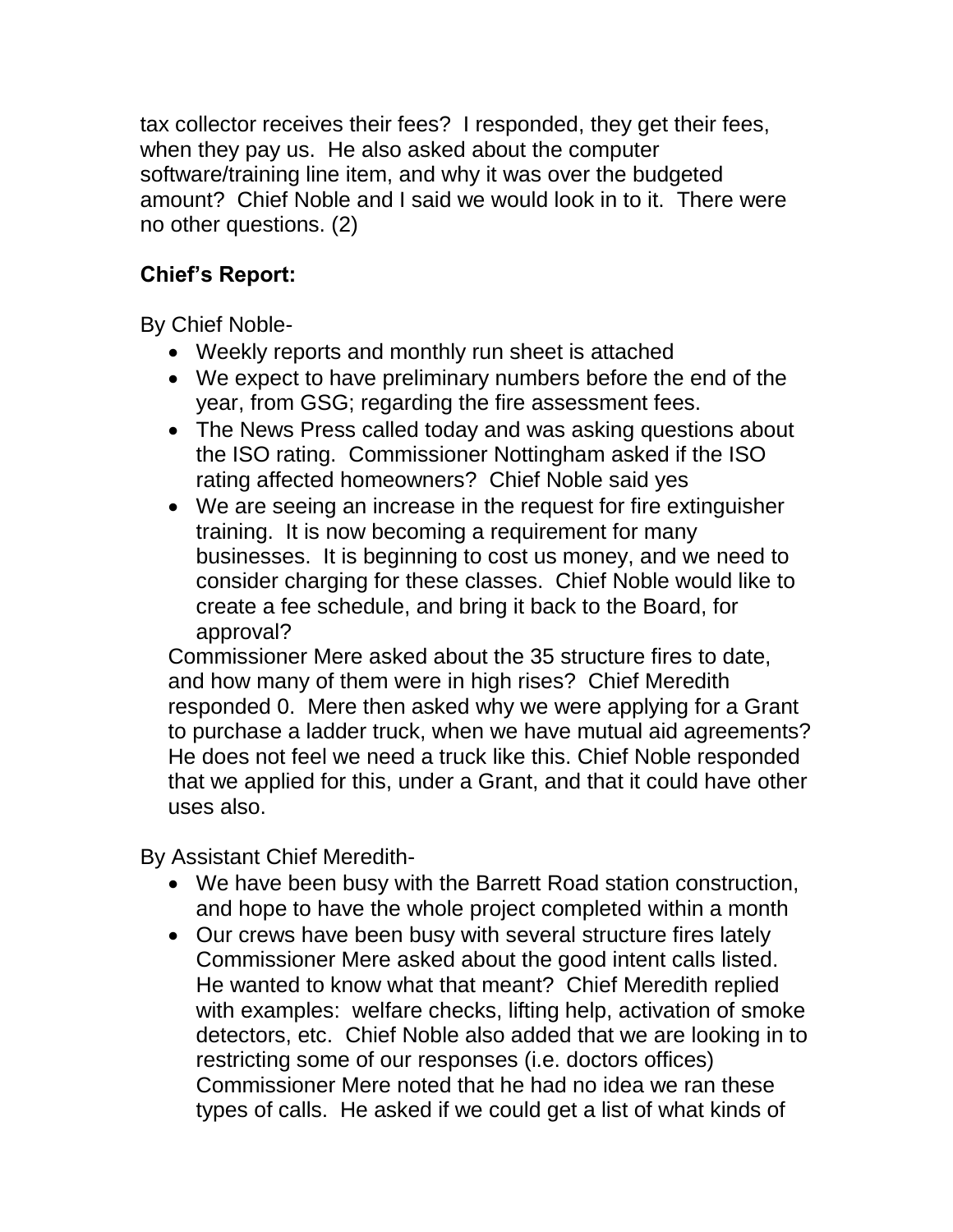calls we run? He then asked, once EMS arrives on scene, do they take over, and relieve us? Chief Meredith responded No, because sometimes we have to send a firefighter on the ambulance, to assist.

## **Training:**

Report is attached. Asst Chief Rice has been very busy with the transition to Target Solutions.

Commissioner Ballard asked if things (i.e. SCBA) were built in to the program, or could Chief Rice add, or is it a mixture of both? Asst Chief Rice responded that it can be both. There were no other questions.

## **Fire Prevention:** Report is attached.

Commissioner Mere asked about the status of Race Trac? Jones said that has been delayed till end of 2014. There were no other questions.

**Public Education:** Report is attached. Commissioner Mere said he was in attendance at the Trunk or Treat, and our personnel did a "fine job", and he would like to thank them again. There were no questions.

**Union: Absent --** There were no questions.

## **Old Business:**

Updates on projects:

Barrett Road Station- Currently they are working on the kitchen remodel, and hope to be done very soon

## **New Business: None**

## **Commissioner Items:**

Nottingham - Asked what the cost of a Christmas dinner usually costs us? About \$2,500.00.

Ballard – Is there a line item, that we could take money from, in order to give each employee a holiday gift, in the amount of \$25.00?